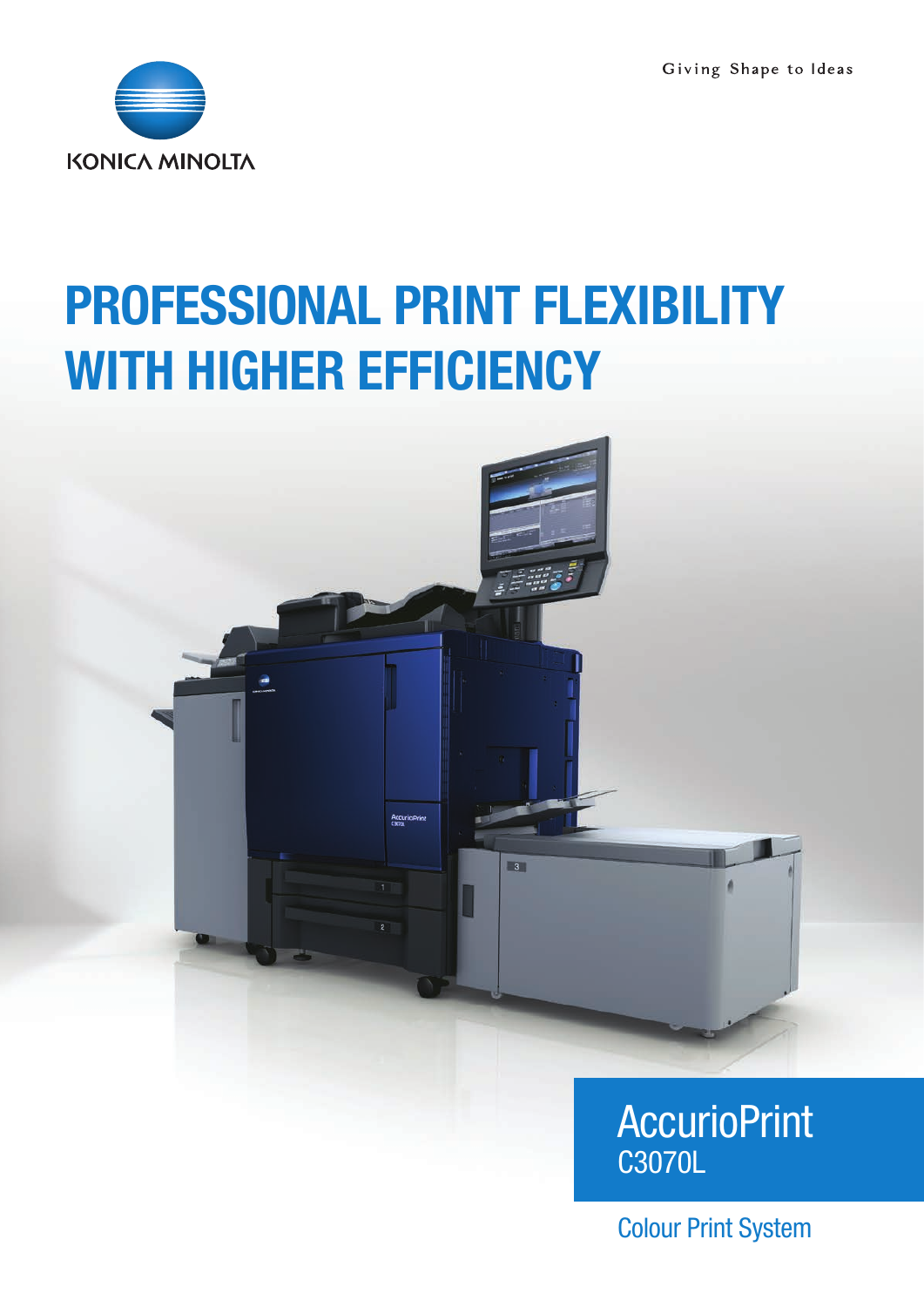## Accelerated Flexibility AccurioPrint C3070L

### Professional colour print system

AccurioPrint C3070L combines all the desired print capabilities in one professional digital system, that can expanded the range print offerings with higher productivity and versatility to deliver greater efficiencies to your professional print requirement.

The ability to manage print jobs directly from the intuitive system touch operator panel gives a improved level of user functionality, whilst fully utilising powerful document work flow solutions with full integration.

Print resolution equivalent to 3,600 dpi, our exclusive Simitri® HDE toner for offset-quality colour at an affordable cost, superior stability and consistency on a large range of media — and the versatility of in-line finishing to meet the highest professional requirements.

#### Highest Reliability

- Long-life robust print system
- Long-lasting parts and consumables
- Registration-swing mechanism for accurate duplex registration
- Intelligent fusing technology
- For lucrative high quality printing

**Tree** 

#### Advanced Performance

- Up to 71 A4 pages per minute
- Up to 31 SRA3 pages per minute
- Up to 3,823 A4 pages per hour
- Up to 1,951 SRA3 pages per hour
- Enhanced overall performance for scanning and copying
- Enhanced work efficiency helps handle short turnaround jobs

#### Ready-Made Print Products

- 20-sheet booklet making
- 50-sheet stapling
- For highest automation with higher productivity
- For more profit in the print room

#### Professional Finishing

- Letter fold-in
- Stacking of up to 3,000 sheets
- •Optional 2/4 hole punching
- •Optional Post Inserting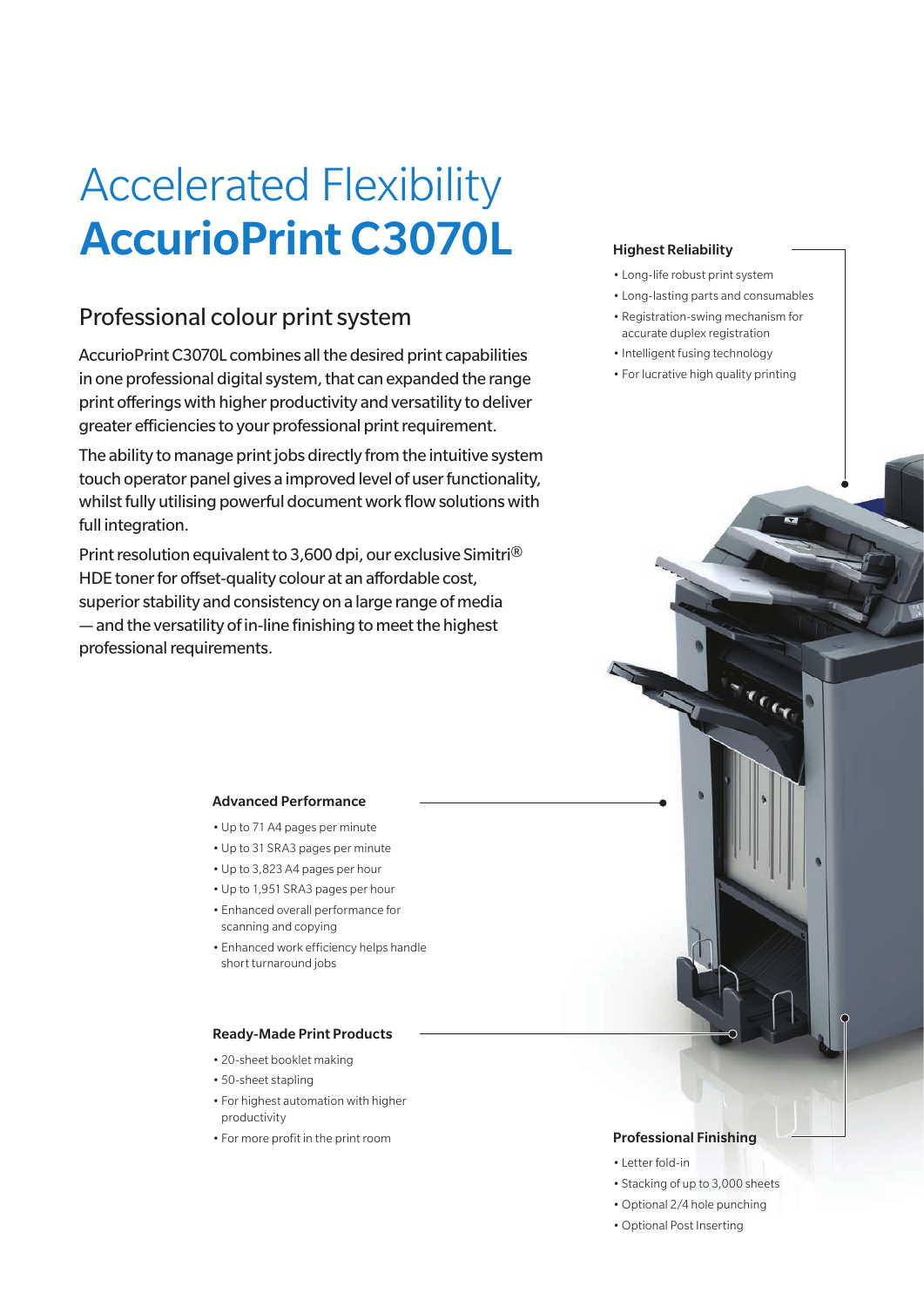

#### Environmentally Sound

- Robust and powerful despite the compact, lightweight body
- Reduced power consumption with Simitri® HD E toner
- Industry-leading usage ratio of recycled PC and PET
- For reduced environmental impact
- Improved efficiency

#### Superior Colour Print Quality

- S.E.A.D. IV technology and 1,200 x 1,200 dpi x 8 bit resolution (equivalent to 1,200 x 3,600 dpi)
- Simitri® HD E toner technology
- •High quality colour contistency